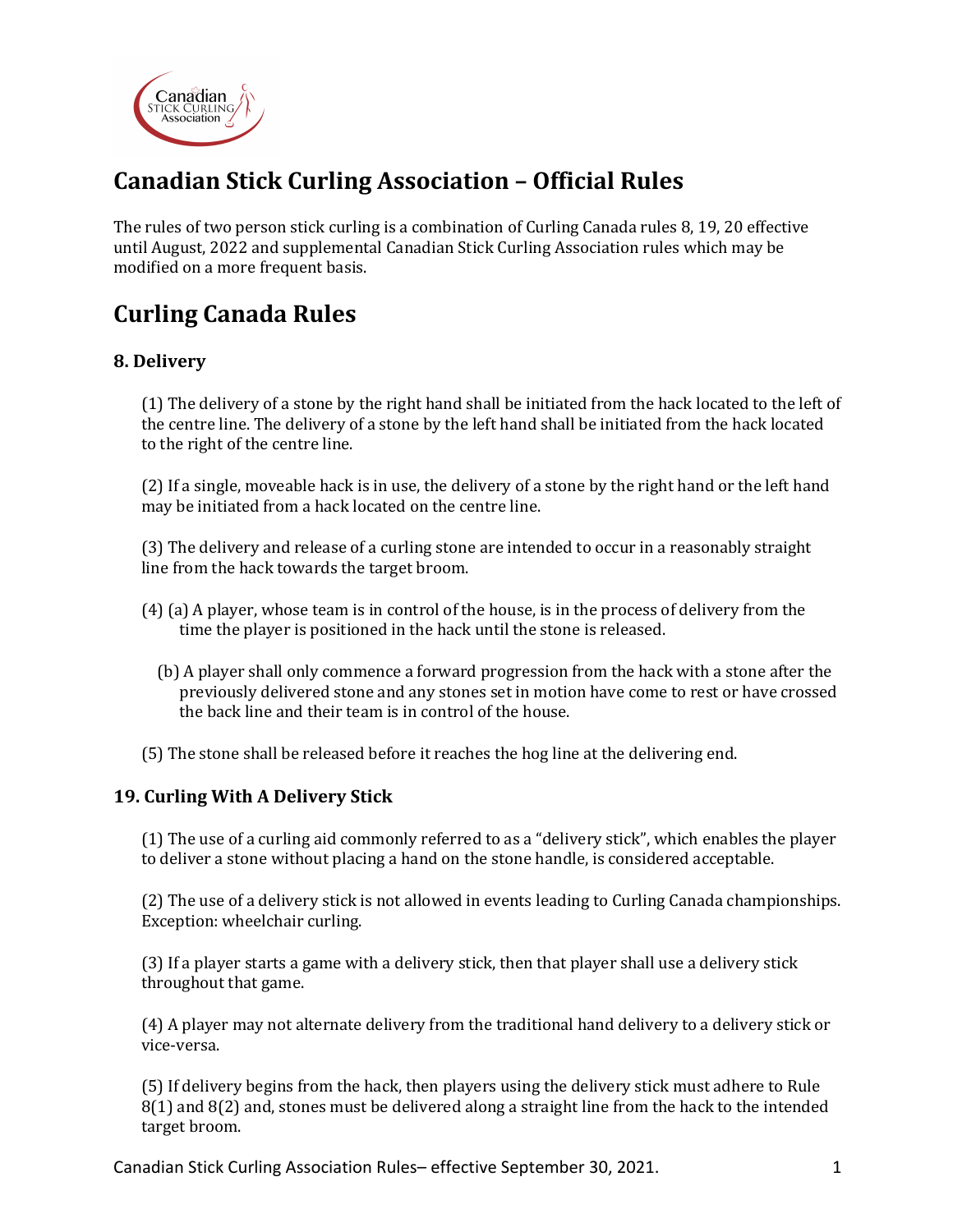

(6) The delivery may also begin anywhere along the centre line with a portion of the stone touching the centre line prior to the delivery. The stone must be delivered along a straight line from this position on the centre line to the intended target broom.

(7) A stone delivered with a delivery stick must be released before it reaches the hog line at the delivering end. Rule 8(5).

(8) All other delivery rules apply.

## **20. Canadian Stick Curling Association (CSCA) Rules**

(1) The CSCA applies the Rules of Curling for General Play, as approved by Curling Canada with the following exceptions:

(a) Each team is comprised of two (2) players regardless of gender.

(b) One (1) member of each team stays at each end of the rink, and must not cross centre ice (except as provided for in  $20(1)(j)$ ).

(c) The two (2) delivering curlers alternately deliver six (6) stones each per end, while their teammates skip that end. Then the roles are reversed. All games are six  $(6)$  ends.

(d) Each stone must be delivered with a delivery stick, from a standing or sitting (in a wheelchair) position. 

(e) A stone is in play when it reaches the hog line at the delivering end.

(f) A stone that has not reached the hog line at the delivering end may be returned to the player and redelivered. The player will redeliver the same called shot and ice.

 $(g)$  Sweeping/brushing is not allowed between the hog lines.

(h) The first three (3) stones delivered in any end may not be removed from play before delivery of the fourth stone of that end. When a stone(s) is removed from play prior to the fourth stone of the end, directly or indirectly and without exception, the delivered stone is removed from play and any other displaced stones replaced as close as possible to their original position(s).

(i) Each team may call a maximum of two  $(2)$  ninety  $(90)$  second time-outs (and meet at centre ice) during a game. During any extra end, one (1) ninety (90) second time-out per team is allowed. Whenever a time-out is called, the opposing team may consult near centre ice at the same time.

(j) In case of a tie, an extra end is played, with each player delivering three  $(3)$  stones. The curlers then exchange roles at the mid-point of an extra end to complete the end.